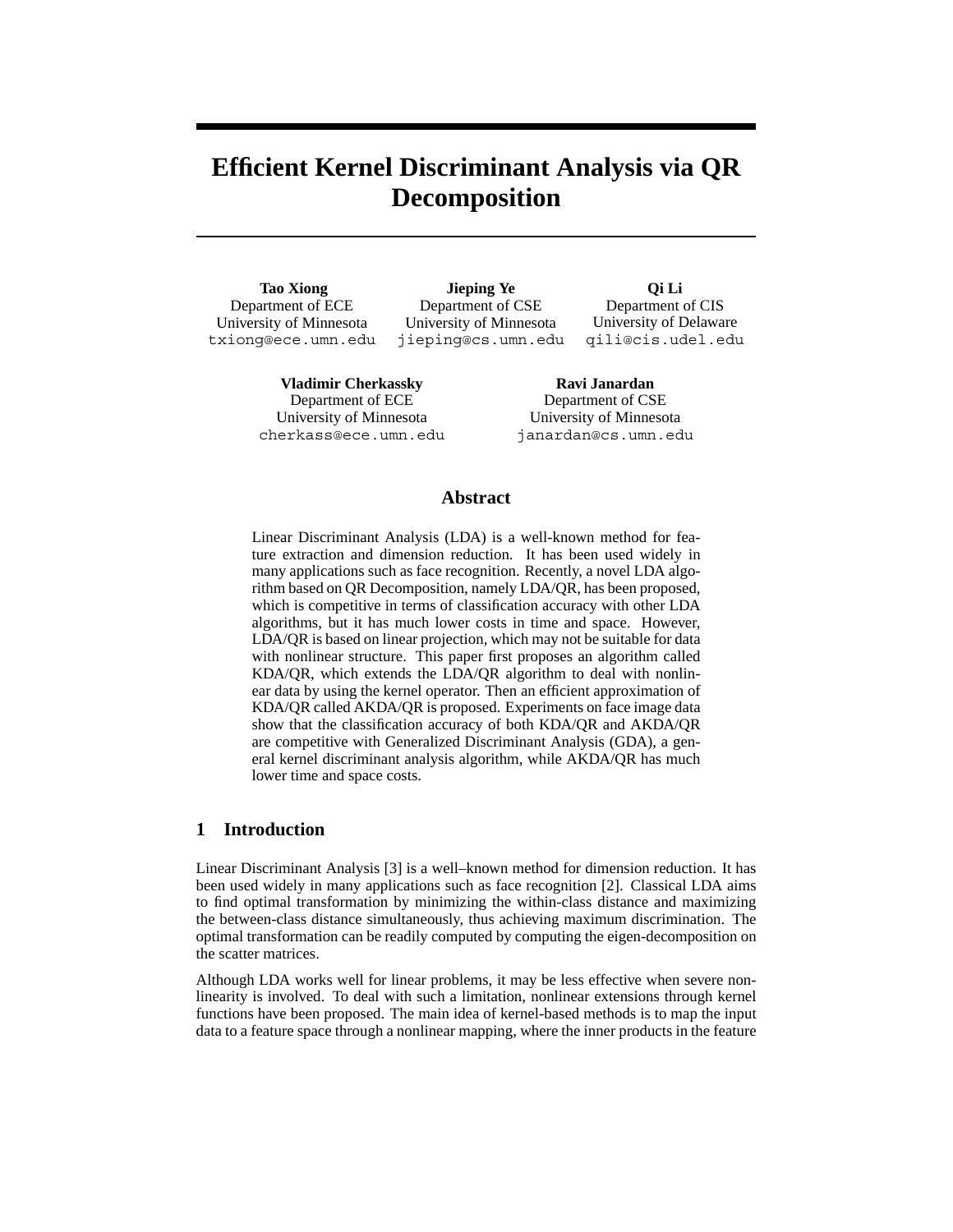space can be computed by a kernel function without knowing the nonlinear mapping explicitly [9]. Kernel Principal Component Analysis (KPCA) [10], Kernel Fisher Discriminant Analysis (KFDA) [7] and Generalized Discriminant Analysis (GDA) [1] are, respectively, kernel-based nonlinear extensions of the well known PCA, FDA and LDA methods.

To our knowledge, there are few efficient algorithms for general kernel based discriminant algorithms — most known algorithms effectively scale as  $O(n^3)$  where n is the sample size. In [6, 8], S. Mika *et al.* made a first attempt to speed up KFDA through a greedy approximation technique. However the algorithm was developed to handle the binary classification problem. For multi-class problem, the authors suggested the *one against the rest scheme* by considering all two-class problems.

Recently, an efficient variant of LDA, namely LDA/QR, was proposed in [11, 12]. The essence of LDA/QR is the utilization of QR-decomposition on a small size matrix. The time complexity of LDA/QR is linear in the size of the training data, as well as the number of dimensions of the data. Moreover, experiments in [11, 12] show that the classification accuracy of LDA/QR is competitive with other LDA algorithms.

In this paper, we first propose an algorithm, namely  $KDA/OR<sup>1</sup>$ , which is a nonlinear extension of LDA/QR. Since KDA/QR involves the whole kernel matrix, which is not scalable for large datasets, we also propose an approximation of KDA/QR, namely AKDA/QR. A distinct property of AKDA/QR is that it scales as  $O(ndc)$ , where n is the size of the data, d is the dimension of the data, and  $c$  is the number of classes.

We apply the proposed algorithms on face image datasets and compare them with LDA/QR, and Generalized Discriminant Analysis (GDA) [1], a general method for kernel discriminant analysis. Experiments show that: (1) AKDA/QR is competitive with KDA/QR and GDA in classification; (2) both KDA/QR and AKDA/QR outperform LDA/QR in classification; and (3) AKDA/QR has much lower costs in time and space than GDA.

## **2 LDA/QR**

In this section, we give a brief review of the LDA/QR algorithm [11, 12]. This algorithm has two stages. The first stage maximizes the separation between different classes via QR Decomposition [4]. The second stage addresses the issue of minimizing the within-class distance, while maintaining low time/space complexity.

Let  $A \in \mathbb{R}^{d \times n}$  be the data matrix, where each column  $a_i$  is a vector in d-dimensional space. Assume A is partitioned into c classes  $\{\Pi_i\}_{i=1}^c$ , and the size of the *i*th class  $|\Pi_i| = n_i$ .

Define *between-class*, *within-class*, and *total scatter* matrices  $S_b$ ,  $S_w$ , and  $S_t$  respectively, Define *between-class*, within-class, and *total scatter* matrices  $S_b$ ,  $S_w$ , and  $S_t$  respectively, as follows [3]:  $S_b = H_b H_b^t$ ,  $S_w = H_w H_w^t$ , and  $S_t = H_t H_t^t$ , where  $H_b = [\sqrt{N_1}(m_1 - \sqrt{N_2}m_1)]$ as follows [5],  $S_b = H_b H_b$ ,  $S_w = H_w H_w$ , and  $S_t = H_t H_t$ , where  $H_b = [\sqrt{N_1(m_1 - m)}], \dots, \sqrt{N_c(m_c - m)}] \in R^{d \times c}$ ,  $H_w = A - [m_1 e_1^t, \dots, m_c e_c^t] \in R^{d \times n}$ , and  $H_t =$  $A - me^t \in R^{d \times n}, e_i = (1, \dots, 1)^t \in R^{n_i \times 1}, e = (1, \dots, 1)^t \in R^{n \times 1}, m_i$  is the mean of the *i*th class, and m is the global mean. It is easy to check that  $S_t = S_b + S_w$ .

The first stage of LDA/QR aims to solve the following optimization problem,

$$
G = \arg\max_{G^t G = I} \text{trace}(G^t S_b G). \tag{1}
$$

Note that this optimization only addresses the issue of maximizing the between-class distance. The solution can be obtained by solving the eigenvalue problem on  $S<sub>b</sub>$ . The solution can also be obtained through QR Decomposition on the centroid matrix  $C$  [12], where  $C = [m_1, m_2, \cdots, m_c]$  consists of the c centroids. More specifically, let  $C = QR$  be the QR Decomposition of C, where  $Q \in \mathbb{R}^{n \times c}$  has orthonormal columns and  $R \in \mathbb{R}^{c \times c}$ 

<sup>&</sup>lt;sup>1</sup>KDA/QR stands for Kernel Discriminant Analysis via QR-decomposition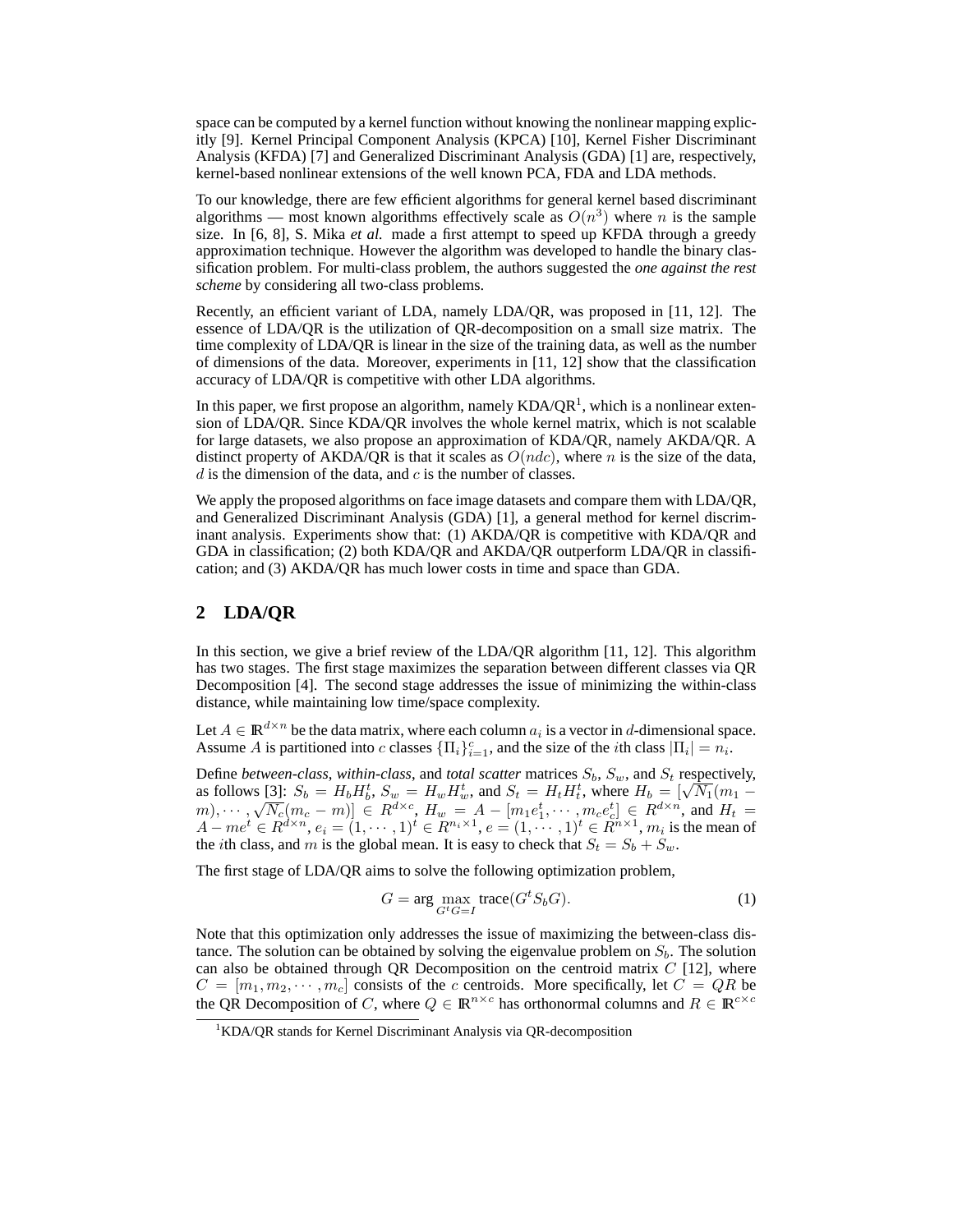# **Algorithm 1: LDA/QR**

/\* Stage I: \*/ 1. Construct centroid matrix C; 2. Compute QR Decomposition of C as  $C = QR$ , where  $Q \in \mathbb{R}^{d \times c}$ ,  $R \in \mathbb{R}^{c \times c}$ ; /\* Stage II: \*/ 3.  $Y \leftarrow H_b^t Q;$ 4.  $Z \leftarrow H_t^{\mathcal{U}} Q;$ 5.  $B \leftarrow Y^t Y$ ; /\*Reduced between-class scatter matrix\*/ 6.  $T \leftarrow Z^t Z$ ; /\*Reduced total scatter matrix\*/ 7. Compute the c eigenvectors  $\phi_i$  of  $(T + \mu I_c)^{-1}B$  with decreasing eigenvalues; 8.  $G \leftarrow QV$ , where  $V = [\phi_1, \cdots, \phi_c]$ .

is upper triangular. Then  $G = QV$ , for any orthogonal matrix V, solves the optimization problem in Eq.  $(1)$ . Note that the choice of orthogonal matrix V is arbitrary, since trace $(G^t S_b G)$  = trace $(V^t G^t S_b G V)$ , for any orthogonal matrix V.

The second stage of LDA/QR refines the first stage by addressing the issue of minimizing the within-class distance. It incorporates the within-class scatter information by applying a relaxation scheme on  $V$  (relaxing  $V$  from an orthogonal matrix to an arbitrary matrix). In the second stage of LDA/QR, we look for a transformation matrix G such that  $G = QV$ , for some V. Note that V is not required to be orthogonal. The original problem of computing  $G$ is equivalent to computing V. Since  $G^tS_bG = V^t(Q^tS_bQ)\tilde{V}$ ,  $G^tS_wG = V^t(Q^tS_wQ)\tilde{V}$ , and  $G^tS_tG = V^t(Q^tS_t\tilde{Q})V$ , the original problem of finding optimal G is equivalent to finding V, with  $B = Q^t S_b Q$ ,  $W = Q^t S_w Q$ , and  $T = Q^t S_t Q$  as the "reduced" betweenclass, within-class and total scatter matrices, respectively. Note that  $B$  has much smaller size than the original scatter matrix  $S_b$  (similarly for W and T).

The optimal  $V$  can be computed efficiently using many existing LDA-based methods, since we are dealing with matrices  $B$ ,  $W$ , and  $T$  of size  $c$  by  $c$ . We can compute the optimal  $V$ by simply applying regularized LDA; that is, we compute  $V$ , by solving a small eigenvalue problem on  $(W + \mu I_c)^{-1}B$  or  $(T + \mu I_c)^{-1}B$  (note  $T = B + W$ ), for some positive constant  $\mu$  [3]. The pseudo-code for this algorithm is given in **Algorithm 1**. We use the total scatter instead of the within-class scatter in Lines 4, 6, and 7, mainly for convenience of presentation of the kernel methods in Section 3 and Section 4.

## **3 Kernel discriminant analysis via QR-decomposition (KDA/QR)**

In this section, the KDA/QR algorithm, a nonlinear extension of LDA/QR through kernel functions, is presented. Let  $\Phi$  be a mapping to the feature space and  $\Phi(A)$  be the data matrix in the feature space. Then, the centroid matrix  $C^{\Phi}$  in the feature space is

$$
C^{\Phi} = [m_1^{\Phi}, \cdots, m_c^{\Phi}] = \left[\frac{1}{n_1} \sum_{i \in \Pi_1} \Phi(a_i), \cdots, \frac{1}{n_c} \sum_{i \in \Pi_c} \Phi(a_i)\right].
$$
 (2)

The global centroid in the feature space can be computed as  $m^{\Phi} = \frac{1}{n} \sum_i n_i m_i^{\Phi}$ . To maximize between-class distance in the feature space, as discussed in Section 2, we perform QR decomposition on  $C^{\Phi}$ , i.e.,  $C^{\Phi} = Q^{\Phi} R^{\Phi}$ . A key observation is that  $R^{\Phi}$  can be computed as  $(C^{\Phi})^t C^{\Phi} = (R^{\Phi})^t R^{\Phi}$  by applying the Cholesky decomposition on  $(C^{\Phi})^t C^{\Phi}$  [4].

Note that  $C^{\Phi} = A^{\Phi} M$ , where  $A^{\Phi} = \Phi(A) = [\Phi(a_1) \dots \Phi(a_n)],$  and the *i*th column of M is  $(0, \dots, 0, \frac{1}{n_i}, \dots, \frac{1}{n_i}, 0, \dots, 0)^t$ . Let K be the kernel matrix with  $K(i, j)$  =  $\langle \Phi(a_i), \Phi(a_i) \rangle$ . Then

$$
(C^{\Phi})^t C^{\Phi} = M^t K M. \tag{3}
$$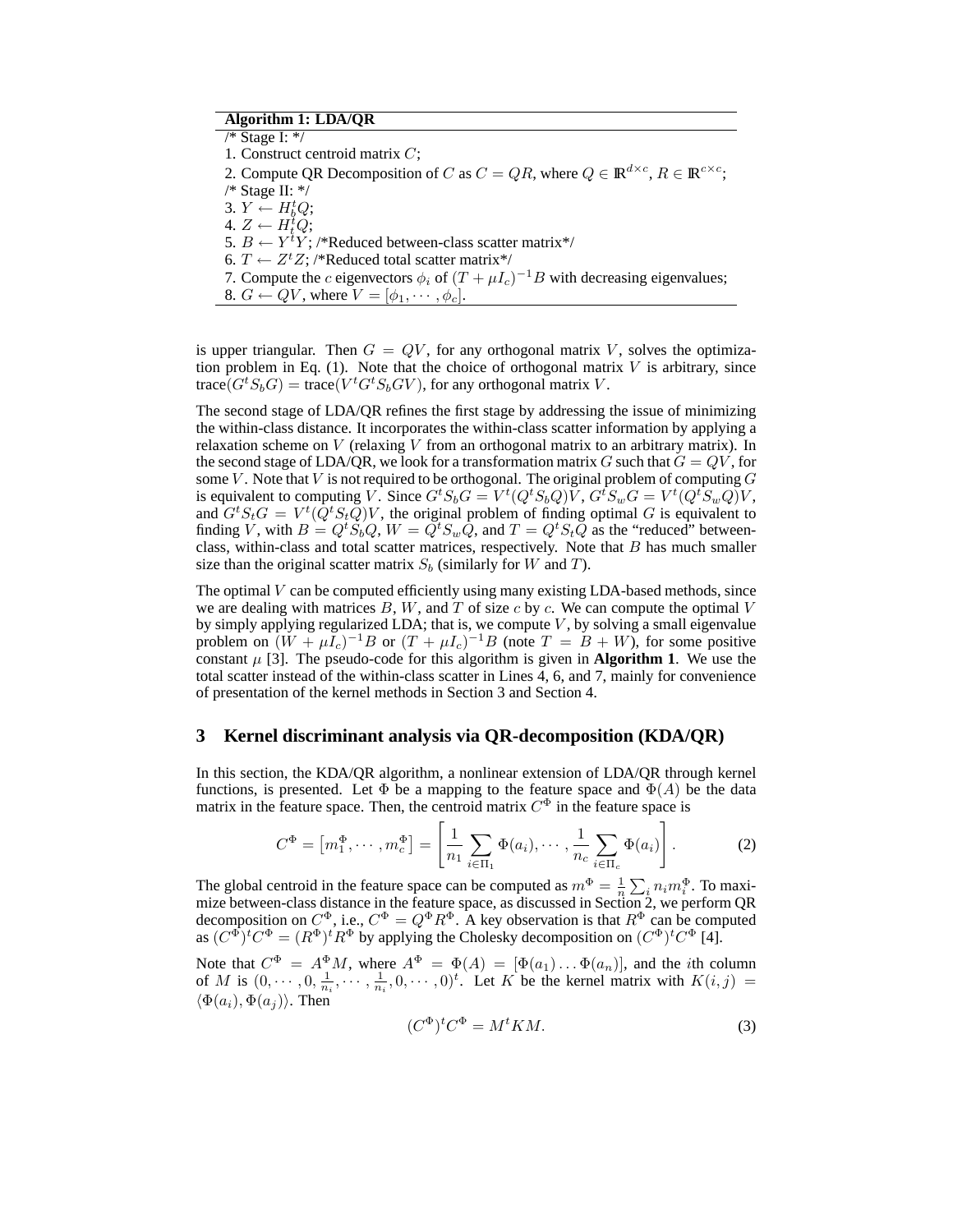# **Algorithm 2: KDA/QR**

/\* Stage I: \*/ 1. Construct kernel matrix  $K$ ; 2. Compute  $(C^{\Phi})^t C^{\Phi} = M^t(KM)$  as in Eq. (3); 3. Compute  $R^{\Phi}$  from the Cholesky Decomposition of  $(C^{\Phi})^t C^{\Phi}$ ; /\* Stage II: \*/ 4.  $\widetilde{Y}^{\Phi} \leftarrow N^t M^t K M (R^{\Phi})^{-1};$ 5.  $Z^{\Phi} \leftarrow E^t K M (R^{\Phi})^{-1};$ 6.  $B^{\Phi} \leftarrow (Y^{\Phi})^t Y^{\Phi};$ 7.  $T^{\Phi} \leftarrow (Z^{\Phi})^t Z^{\Phi};$ 8. Compute the c eigenvectors  $\phi_i^{\Phi}$  of  $(T^{\Phi} + \mu I_c)^{-1} B^{\Phi}$ , with decreasing eigenvalues; 9.  $V^{\Phi} \leftarrow [\phi_1^{\Phi}, \phi_2^{\Phi}, \cdots, \phi_c^{\Phi}];$ 10.  $G^{\Phi} \leftarrow C^{\Phi}(R^{\Phi})^{-1}V^{\Phi};$ 

With the computed  $R^{\Phi}$ ,  $Q^{\Phi} = C^{\Phi}(R^{\Phi})^{-1}$ . The matrices  $Y^{\Phi}$ ,  $Z^{\Phi}$ ,  $B^{\Phi}$ , and  $W^{\Phi}$  in the feature space (corresponding to the second stage in LDA/QR) can be computed as follows.

In the feature space, we have  $H_b^{\Phi} = C^{\Phi} N$ , where the  $i^{th}$  column of N is  $((0, \cdots, \sqrt{n_i}, \cdots))^{t} - \frac{\sqrt{n_i}}{n}(n_1, \cdots, n_c)^{t}$ . It follows that  $Y^{\Phi} = (H_b^{\Phi})^{t} Q^{\Phi} =$  $N^{t}(C^{\Phi})^{t}C^{\Phi}(R^{\Phi})^{-1}$  =  $N^{t}M^{t}KM(R^{\Phi})^{-1}$ . Similarly,  $H_{t}^{\Phi}$  =  $A^{\Phi}E$  and  $Z^{\Phi}$  =  $(H_t^{\Phi})^t Q^{\Phi} = E^t (A^{\Phi})^t C^{\Phi} (R^{\Phi})^{-1} = E^t (A^{\Phi})^t A^{\Phi} M (R^{\Phi})^{-1} = E^t K M (R^{\Phi})^{-1}$ , where  $E = I - \frac{1}{n}ee^t.$ 

Since  $S_b^{\Phi} = H_b^{\Phi} (H_b^{\Phi})^t$  and  $S_t^{\Phi} = H_t^{\Phi} (H_t^{\Phi})^t$ , we have

$$
B^{\Phi} = (Q^{\Phi})^t S_b^{\Phi} Q^{\Phi} = (Q^{\Phi})^t H_b^{\Phi} (H_b^{\Phi})^t Q^{\Phi} = (Y^{\Phi})^t Y^{\Phi}, T^{\Phi} = (Q^{\Phi})^t S_t^{\Phi} Q^{\Phi} = (Q^{\Phi})^t H_t^{\Phi} (H_t^{\Phi})^t Q^{\Phi} = (Z^{\Phi})^t Z^{\Phi}.
$$

We proceed by computing the *c* eigenvectors  $\{\phi_i^{\Phi}\}_{i=1}^c$  of  $(T^{\Phi} + \mu I_c)^{-1}B^{\Phi}$ . Define  $V^{\Phi}$  =  $[\phi_1^{\Phi}, \phi_2^{\Phi}, \cdots, \phi_c^{\Phi}]$ . The final transformation matrix can be computed as

$$
G^{\Phi} = Q^{\Phi} V^{\Phi} = C^{\Phi} (R^{\Phi})^{-1} V^{\Phi}.
$$
 (4)

For a given data point z, its projection by  $G^{\Phi}$  is  $(G^{\Phi})^t \Phi(z) =$  $(V^{\Phi})^t((R^{\Phi})^{-1})^t(C^{\Phi})^t\Phi(z) = (V^{\Phi})^t((R^{\Phi})^{-1})^tM^tK_{tz}$ , where  $K_{tz} \in \mathbb{R}^n$  and  $K_{tz}(i) = \langle \Phi(a_i), \Phi(z) \rangle.$ 

The pseudo-code for the KDA/QR algorithm is given in **Algorithm 2**.

#### **3.1 Complexity analysis of KDA/QR**

The cost to formulate the kernel matrix in Line 1 is  $O(n^2d)$ . The computation of  $(C^{\Phi})^t C^{\Phi}$ in Line 2 takes  $O(n^2)$ , taking advantage of the sparse structure of M. The Cholesky decomposition in Line 3 takes  $O(c^3)$  [4]. Lines 4 takes  $O(c^3)$ , as  $M<sup>t</sup>KM$  is already computed in Line 2. In Line 5, the computation of  $Z^{\Phi} = E^t K \hat{M} (\hat{R}^{\Phi})^{-1} = (I - \frac{1}{n} e e^t) \hat{K} M (R^{\Phi})^{-1} =$  $KM(R^{\Phi})^{-1} - \frac{1}{n} \left( e \left( (e^t KM)(R^{\Phi})^{-1} \right) \right)$  in the given order takes  $O(nc^2)$ , assuming KM is kept in Line 2. Lines 6, 7, and 8 take  $O(c^3)$ ,  $O(nc^2)$  and  $O(c^3)$ , respectively. Hence, the total complexity of the kernel LDA/QR algorithm is  $O(n^2d)$ . Omitting the cost for evaluating the kernel matrix  $K$ , which is required in all kernel-based algorithms, the total cost is  $O(n^2)$ . Note that all other general discriminant analysis algorithms scale as  $O(n^3)$ .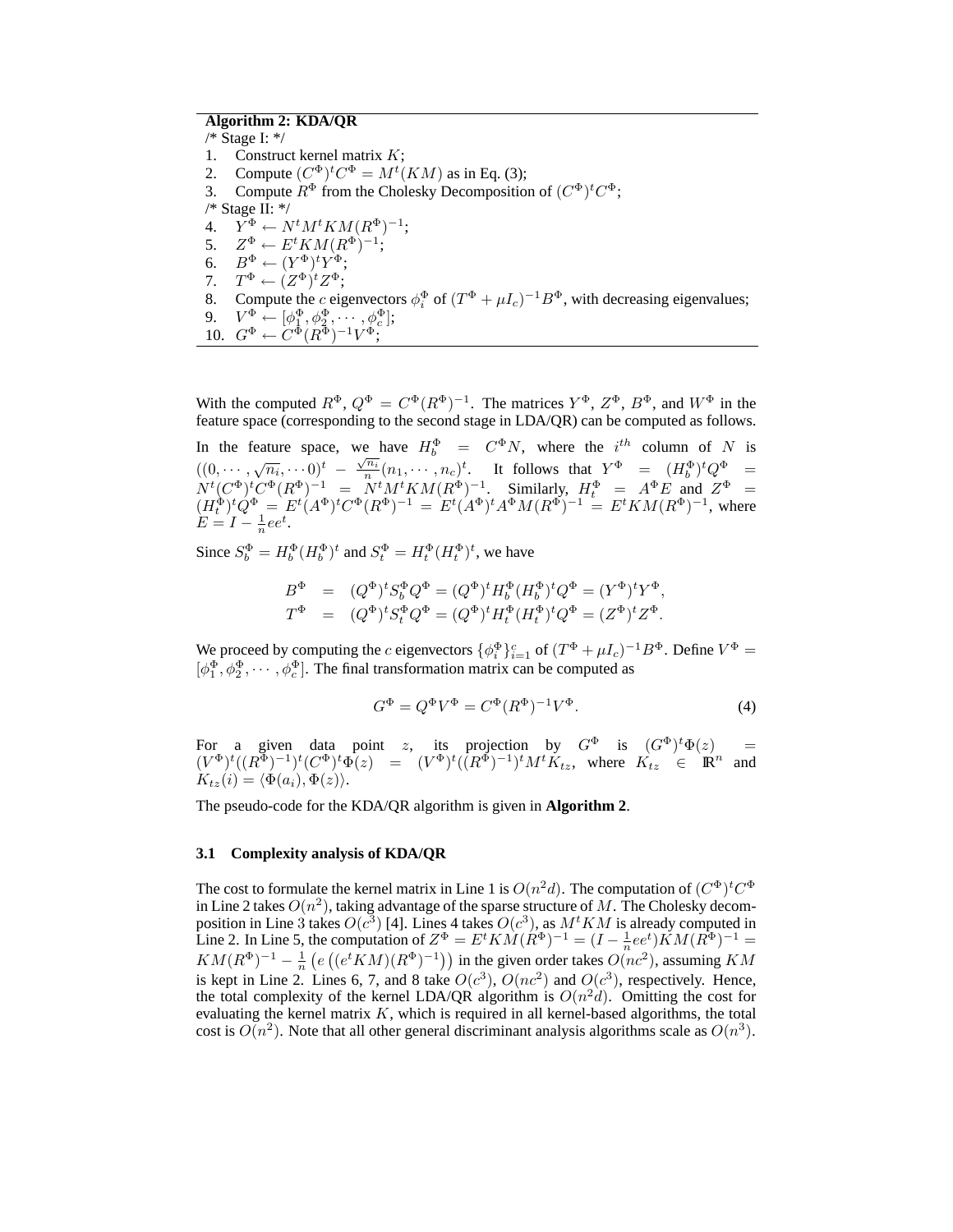## **4 Approximate KDA/QR (AKDA/QR)**

In this section, we present the AKDA/QR algorithm, which is an efficient approximation of the KDA/QR algorithm from the last section. Note that the bottleneck of KDA/QR is the explicit formation of the large kernel matrix K for the computation of  $(C^{\Phi})^t C^{\Phi}$  in Line 2 of **Algorithm 2**. The AKDA/QR algorithm presented in this section avoids the explicit construction of K, thus reducing the computational cost significantly.

The key to AKDA/QR is the efficient computation of  $(C^{\Phi})^t C^{\Phi}$ , where  $C^{\Phi}$  =  $[m_1^{\Phi}, \cdots, m_c^{\Phi}]$  and  $m_j^{\Phi} = \frac{1}{n_j} \sum_{i \in \Pi_j} \Phi(a_i)$ . AKDA/QR aims to find  $x_j^*$  in the original space such that  $\Phi(x_i^*)$  approximates  $m_i^{\Phi}$ . Mathematically, the optimal  $x_i^*$  can be computed by solving the following optimization problem:

$$
\min_{x_j \in R^d} \|\Phi(x_j) - \frac{1}{n_j} \sum_{i \in \Pi_j} \Phi(a_i)\|^2 \quad \text{for } j = 1, \cdots, c.
$$
 (5)

To proceed, we only consider Gaussian kernels for AKDA/QR, as they are the most widely used ones in the literature [9]. Furthermore, the optimization problem in (5) can be simplified by focusing on the Gaussian kernels, as shown in the following lemma.

**Lemma 4.1.** *Consider Gaussian kernel function*  $exp(-||x - y||^2/\sigma)$ *, where*  $\sigma$  *is the bandwidth parameter. The optimization problem in (5) is convex if*

for each 
$$
j = 1, \dots, c
$$
 and for all  $i \in \Pi_j$ ,  $\|\sqrt{\frac{2}{\sigma}}(x_j - a_i)\| \le 1$  (6)

*Proof.* It is easy to check that, for the Gaussian kernel, the optimization problem in (5) reduces to:

$$
\min_{x_j \in R^d} f(x_j) \quad \text{for } j = 1, \cdots, c,
$$
\n(7)

where  $f(x) = \sum_{i \in \Pi_j} f_i(x)$  and  $f_i(x) = -exp(-||x - a_i||^2/\sigma)$ . The Hessian matrix of  $f_i(x)$  is  $H(f_i) = \frac{2}{\sigma} exp(-||x - a_i||^2/\sigma)(I - \frac{2}{\sigma}(x - a_i)(x - a_i)^t)$ . It is easy to show that if  $\|\sqrt{\frac{2}{\sigma}}(x-a_i)\| \leq 1$ , for all  $i \in \Pi_j$ , then  $H(f_i)$  is positive semi-definite, that is,  $f_i(x)$  is convex. Thus,  $f(x)$ , the sum of convex functions is also convex.  $\Box$ 

For applications involving high-dimensional data, such as face recognition,  $\sigma$  is usually large (typically ranging from thousands to hundreds of thousands [13]), and the condition in Lemma 4.1 holds if we restrict our search space to the convex hull of each class in the original space. Therefore, the global minimum of the optimization problem in (7) can be found very efficiently using Newton's or gradient decent methods. A key observation is that for relatively large  $\sigma$ , the centroid of each class in the original space will map very close to the centroid in the feature space [9], which can serve as the approximate solution of the optimization problem in (7). Experiments show that choosing  $x_j^* = \frac{1}{n_j} \sum_{i \in \Pi_j} a_i$ produces results close to the one by solving the optimization problem in (7). We thus use it in all the following experiments.

With the computed  $x_j^*$ , for  $j = 1, \ldots, c$ , the centroid matrix  $C^{\Phi}$  can be approximated by

$$
C^{\Phi} \approx [\Phi(x_1^*) \dots \Phi(x_c^*)] \left( \equiv \hat{C}^{\Phi} \right)
$$
 (8)

and

$$
(\hat{C}^{\Phi})^t \hat{C}^{\Phi} = \hat{K},\tag{9}
$$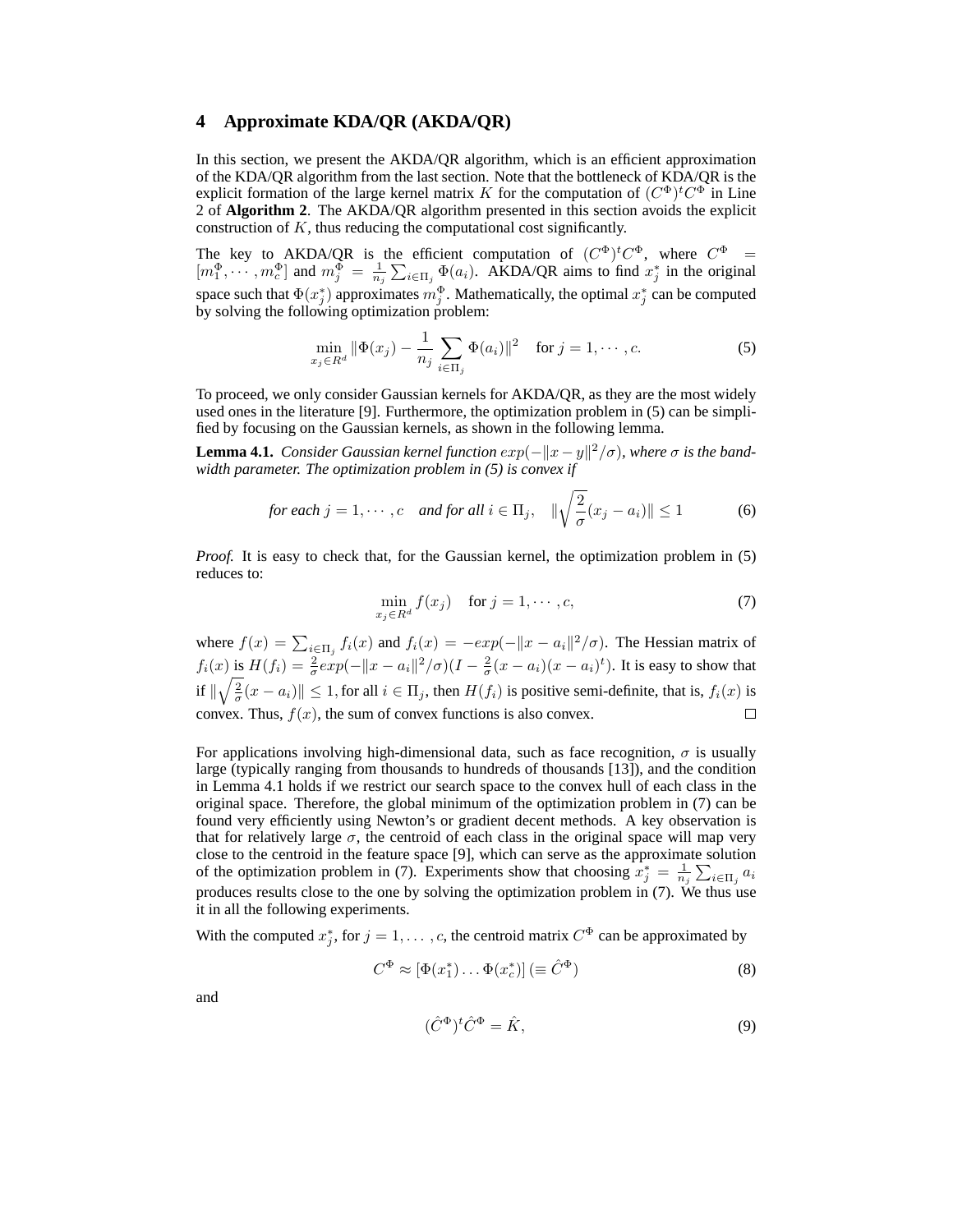# **Algorithm 3: AKDA/QR**

/\* Stage I: \*/ 1. Compute  $x_j^* = \frac{1}{n_j} \sum_{i \in \Pi_j} a_i$ , for  $j = 1, \dots, c$ ; 2. Construct kernel matrix  $\hat{K}$  as in Eq. (9); 3. Compute  $\hat{R}^{\Phi}$  from the Cholesky Decomposition of  $\hat{K}$ ; /\* Stage II: \*/ 4.  $\hat{Y}^{\Phi} \leftarrow N^t \hat{K} (\hat{R}^{\Phi})^{-1};$ 5.  $\hat{Z}^{\Phi} \leftarrow E^t \hat{K}_{tc} (\hat{R}^{\Phi})^{-1};$ 6.  $\hat{B}^\Phi \leftarrow (\hat{Y}^\Phi)^t \hat{Y}^\Phi;$ 7.  $\hat{T}^{\Phi} \leftarrow (\hat{Z}^{\Phi})^t \hat{Z}^{\Phi};$ 8. Compute the c eigenvectors  $\hat{\phi}_i^{\Phi}$  of  $(\hat{T}^{\Phi} + \mu I_c)^{-1} \hat{B}^{\Phi}$ , with decreasing eigenvalues; 9.  $\hat{V}^{\Phi} \leftarrow [\hat{\phi}_1^{\Phi}, \hat{\phi}_2^{\Phi}, \cdots, \hat{\phi}_c^{\Phi}];$ 10.  $\hat{G}^{\Phi} \leftarrow \hat{C}^{\Phi} (\hat{R}^{\Phi})^{-1} \hat{V}^{\Phi};$ 

|       | PCA       | LDA/OR | <b>GDA</b>      | <b>KDA/OR</b> | <b>AKDA/OR</b> |
|-------|-----------|--------|-----------------|---------------|----------------|
| time  | $O(n^2d)$ | O(ndc) | $O(n^2d + n^3)$ | $O(n^2d)$     | O(ndc)         |
| space | O(nd)     | O(nc)  | $O(n^2)$        | $O(n^2)$      | O(nc)          |

Table 1: Comparison of time & space complexities of several dimension reduction algorithms: *n* is the size of the data, *d* is the dimension, and *c* is the number of classes.

where  $\hat{K}(i, j) = \langle \Phi(x_i^*), \Phi(x_j^*) \rangle$  and  $\hat{K} \in R^{c \times c}$ . The Cholesky decomposition of  $\hat{K}$  will give us  $\hat{R}^{\Phi}$  by  $\hat{K} = (\hat{R}^{\Phi})^t \hat{R}^{\Phi}$ .

It follows that  $\hat{H}^{\Phi}_{b} = \hat{C}^{\Phi} N$ , and  $\hat{Y}^{\Phi} = N^{t} \hat{K} (\hat{R}^{\Phi})^{-1}$ . Similarly,  $\hat{Z}^{\Phi} = E^{t} \hat{K}_{tc} (\hat{R}^{\Phi})^{-1}$ , where N and E are defined as in Section 3, and  $\hat{K}_{tc}(i, j) = \langle \Phi(a_i), \Phi(x_j^*) \rangle$ .

The following steps will be the same as the KDA/QR algorithm. The pseudo-code for AKDA/QR is given in **Algorithm 3**.

### **4.1 Complexity analysis of AKDA/QR**

It takes  $O(dn)$  in Line 1. The construction of the matrix  $\hat{K}$  in Line 2 takes  $O(c^2d)$ . The Cholesky Decomposition in Line 3 takes  $O(c^3)$  [4]. Lines 4 and 5 take  $O(c^3)$  and  $O(ndc)$ respectively. It then takes  $O(c^3)$  and  $O(nc^2)$  for matrix multiplications in Lines 6 and 7, respectively. Line 8 computes the eigen-decomposition of a  $c$  by  $c$  matrix, hence takes  $O(c^3)$  [4]. Thus, the most expensive step in **Algorithm 3** is Line 5, which takes  $O(n d c)$ .

Table 1 lists the time and space complexities of several dimension reduction algorithms. It is clear from the table that AKDA/QR is more efficient than other kernel based methods.

## **5 Experimental results**

In this section, we evaluate both the KDA/OR and AKDA/OR algorithms. The performance is measured by classification accuracy. Note that both KDA/QR and AKDA/QR have two parameters:  $\sigma$  for the kernel function and  $\mu$  for the regularization. Experiments show that choosing  $\sigma = 100000$  and  $\mu = 0.15$  for KDA/QR, and  $\sigma = 100000$ and  $\mu = 0.10$  for AKDA/QR produce good overall results. We thus use these values in all the experiments. 1-Nearest Neighbor (1-NN) method is used as the classifier. We randomly select  $p$  samples of each person from the dataset for training and the rest for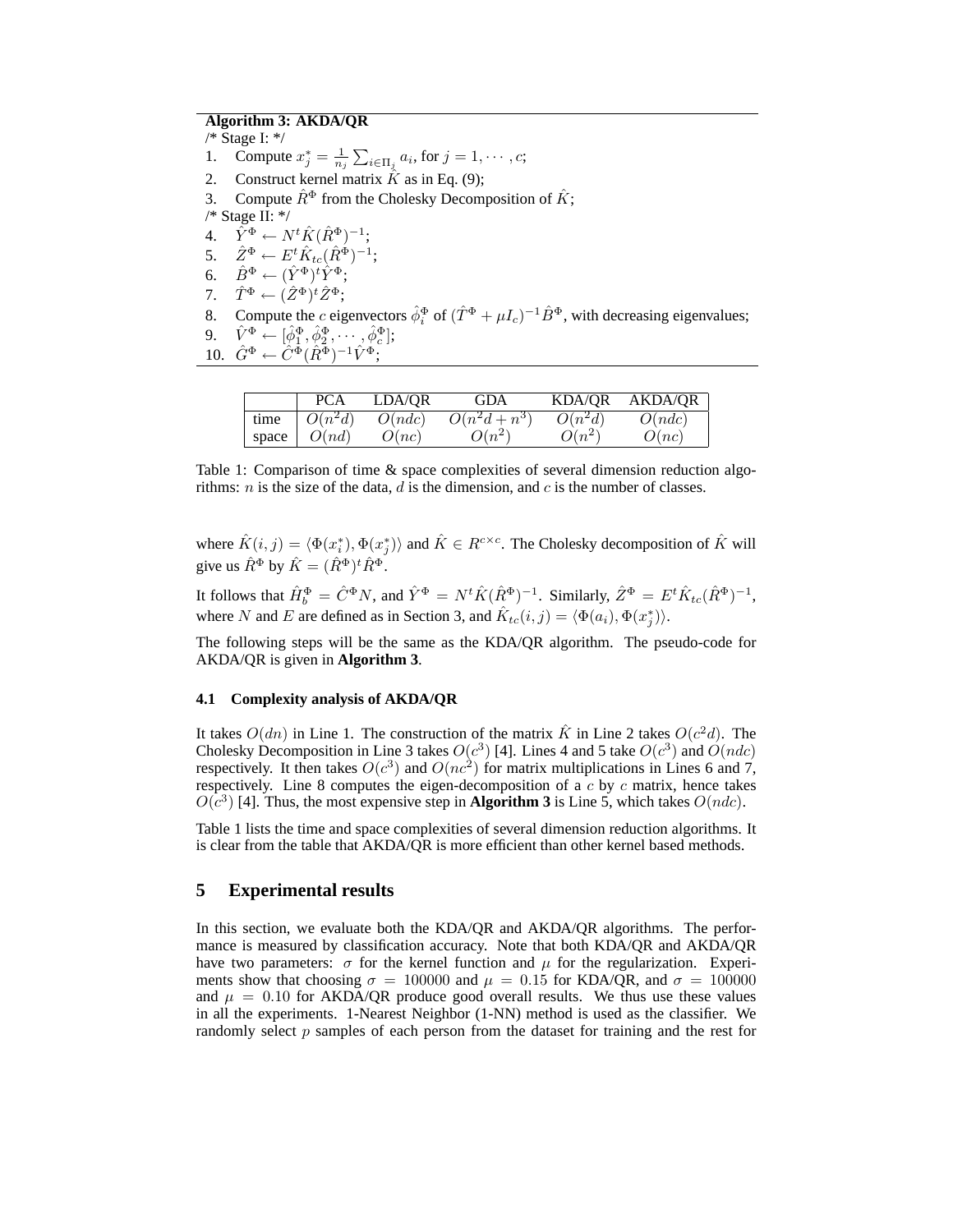

Figure 1: Comparison of classification accuracy on PIX (left) and AR (right).

testing. We repeat the experiments 20 times and report the average recognition accuracy of each method. The MATLAB codes for the KDA/QR and AKDA/QR algorithms may be accessed at http://www.cs.umn.edu/∼jieping/Kernel.

**Datasets:** We use the following three datasets in our study, which are publicly available: PIX contains 300 face images of 30 persons. The image size of PIX image is  $512 \times 512$ . We subsample the images down to a size of  $100 \times 100 = 10000$ ; ORL is a well-known dataset for face recognition. It contains ten different face images of 40 persons, for a total of 400 images. The image size is  $92 \times 112 = 10304$ ; AR is a large face image datasets. We use a subset of AR. This subset contains 1638 face images of 126 persons. Its image size is 768  $\times$  576. We subsample the images down to a size of 60  $\times$  40 = 2400. Each dataset is normalized to have zero mean and unit variance.

**KDA/QR and AKQA/QR vs. LDA/QR:** In this experiment, we compare the performance of AKDA/QR and KDA/QR with that of several other linear dimension reduction algorithms including PCA, LDA/QR on two face datasets. We use 100 principal components for PCA as it produces good overall results. The results are summarized in Fig. 1, where the  $x$ -axis denotes the number of samples per class in the training set and the  $y$ -axis denotes the classification accuracy. Fig. 1 shows that KDA/QR and AKQA/QR consistently outperform LDA/QR and PCA. The most interesting result lies in the AR dataset, where AKDA/QR and KDA/QR outperform LDA/QR by a large margin. It is known that the images in the AR dataset contain pretty large area of occlusion due to sun glasses and scarves, which makes linear algorithms such as LDA/QR less effective. Another interesting observation is that the approximate AKQA/QR algorithm is competitive with its exact version KDA/QR in all cases.

**KDA/QR and AKQA/QR vs. GDA:** In this experiment, we compare the performance of AKDA/QR and KDA/QR with Generalized Discriminant Analysis (GDA) [1]. The comparison is made on the ORL face dataset, as the result of GDA on ORL is available in [5]. We also include the results on PCA and LDA/QR. The results are summarized in Table 2. The main observation from this experiment is that both KDA/QR and AKDA/QR are competitive with GDA, while AKDA/QR is much more efficient than GDA (see Table 1). Similar to the first experiment, Table 2 shows that KDA/QR and AKDA/QR consistently outperform the PCA and LDA/QR algorithms in terms of recognition accuracy.

# **6 Conclusions**

In this paper, we first present a general kernel discriminant analysis algorithm, called KDA/QR. Using Gaussian kernels, we then proposed an approximate algorithm to